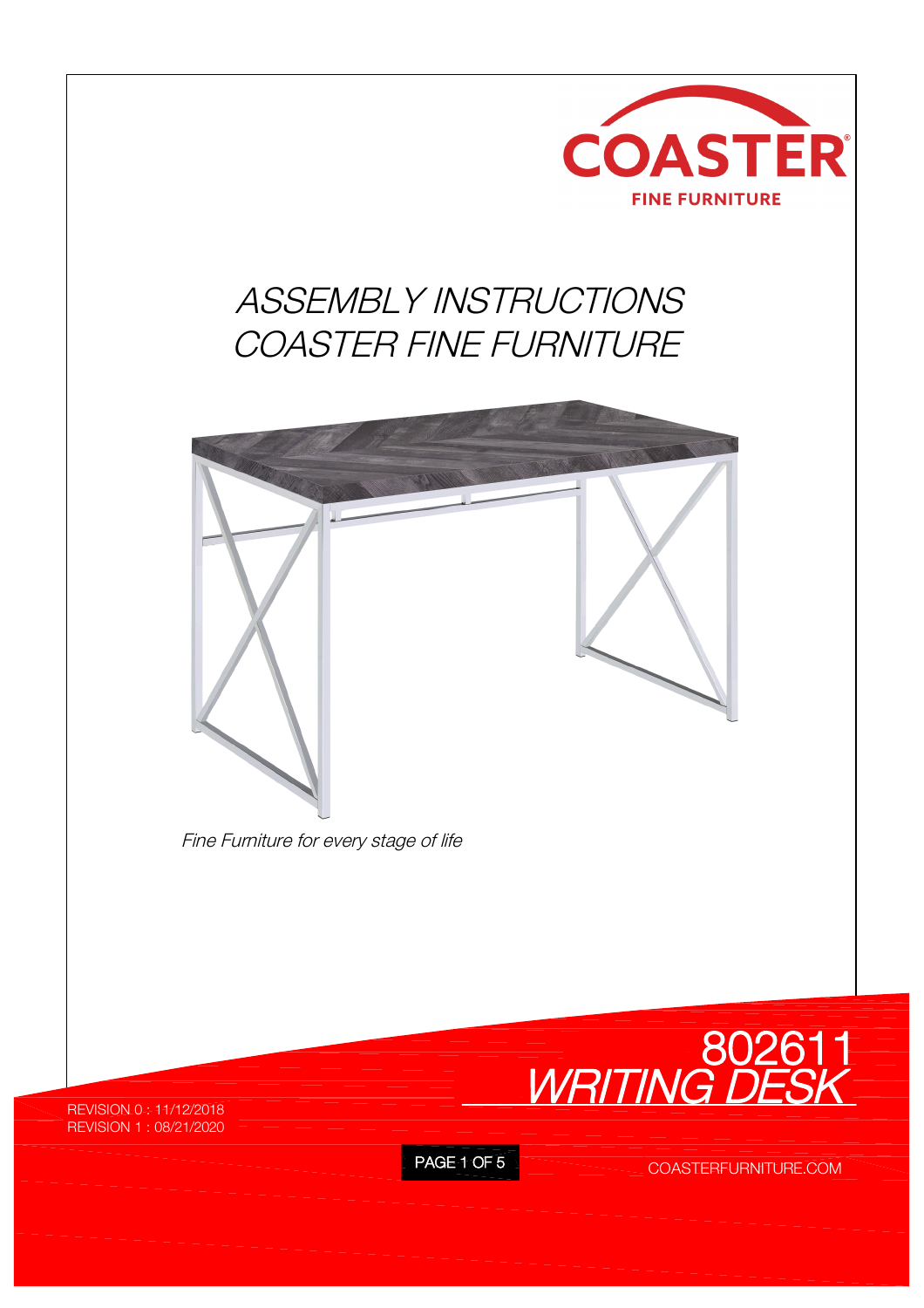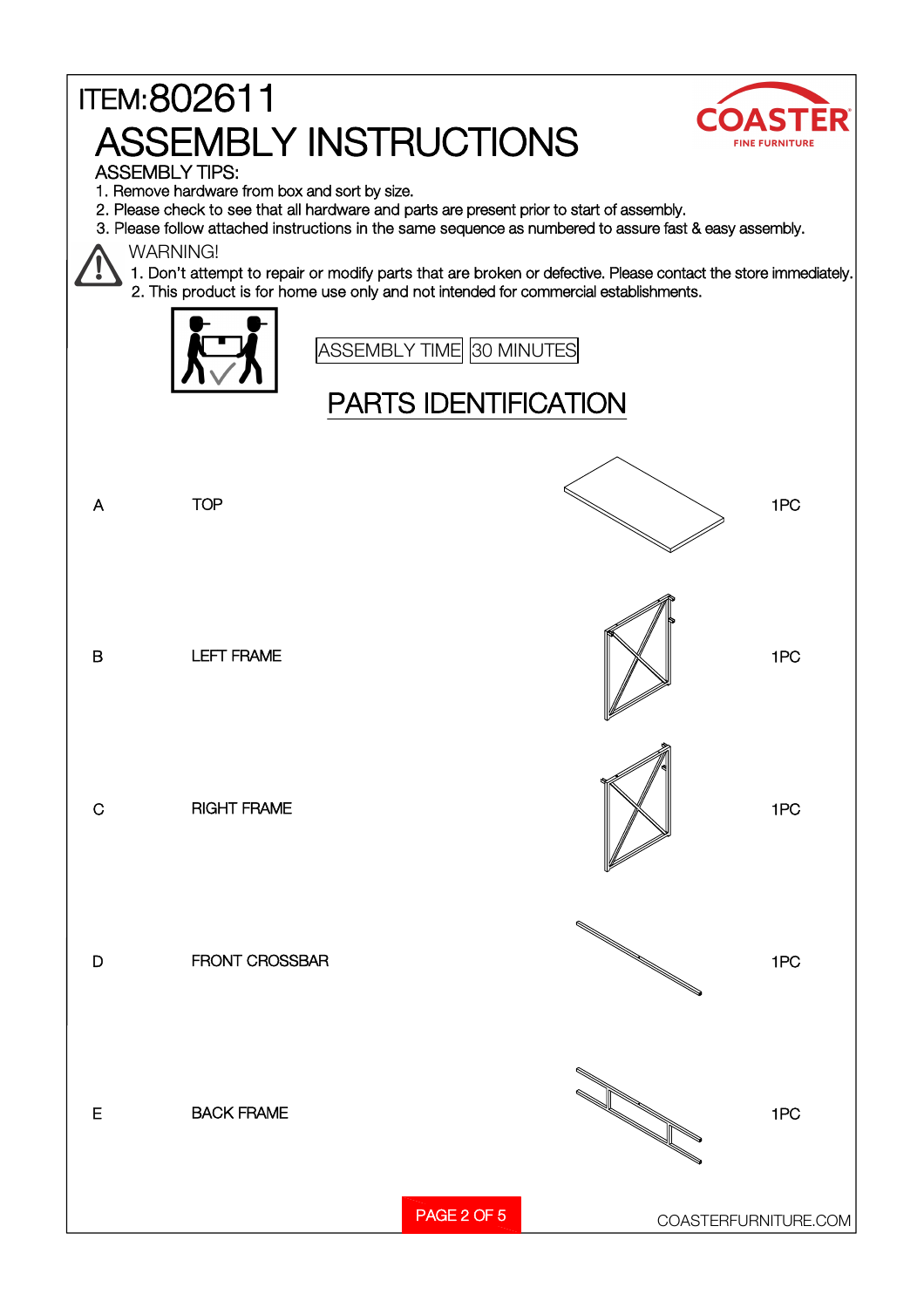|                | <b>ITEM:802611</b><br><b>ASSEMBLY INSTRUCTIONS</b> |                                | <b>COASTER</b><br><b>FINE FURNITURE</b> |
|----------------|----------------------------------------------------|--------------------------------|-----------------------------------------|
|                |                                                    | <b>HARDWARE IDENTIFICATION</b> |                                         |
|                | <b>SHORT BOLT</b><br>$($ $\phi$ 1/4 x 12mm SR)     | $\mathbf{Q}$                   | 12PCS                                   |
| $\overline{2}$ | <b>LONG BOLT</b><br>$($ $\phi$ 1/4 x 32mm SR)      |                                | 6PCS                                    |
| 3              | CAP<br>$(20 \times 20$ mm BLK)                     |                                | 4PCS                                    |
| 4              | <b>ALLEN WRENCH</b><br>(4mm)                       |                                | 1PCS                                    |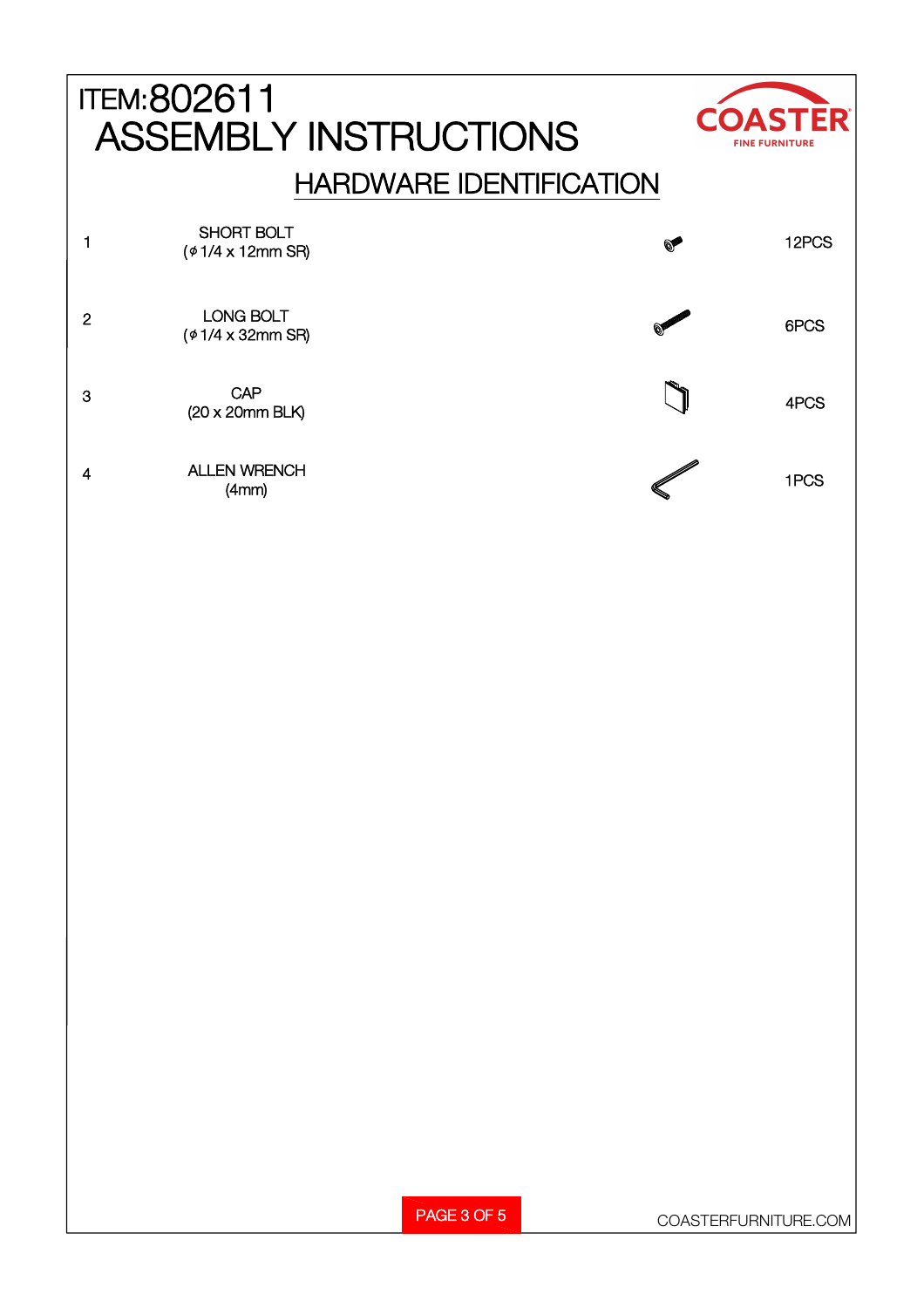